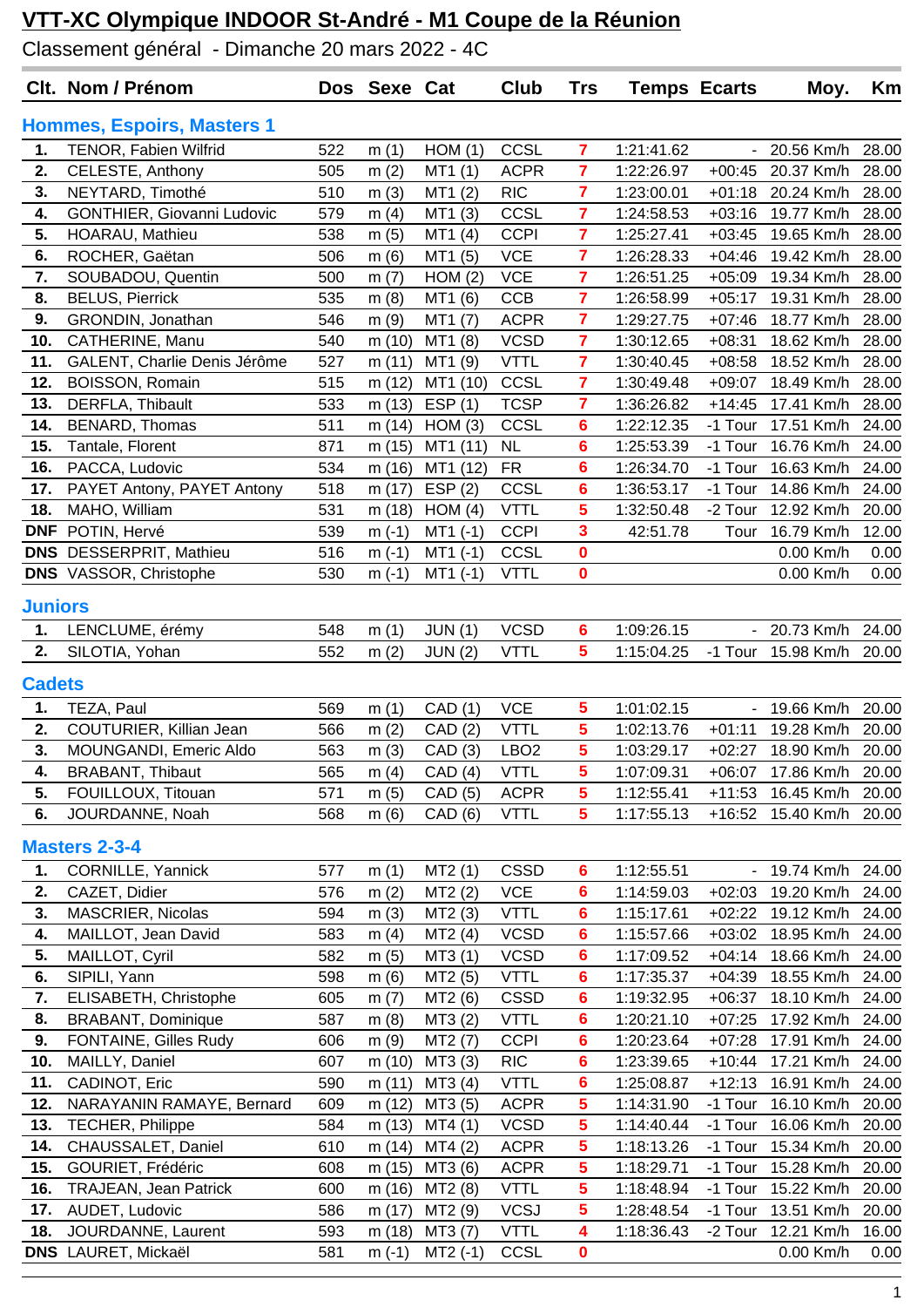## **VTT-XC Olympique INDOOR St-André - M1 Coupe de la Réunion**

Classement général - Dimanche 20 mars 2022 - 4C

|                | Clt. Nom / Prénom                      |            | Dos Sexe Cat     |                                  | Club                                | <b>Trs</b>              | <b>Temps Ecarts</b>      |                          | Moy.                     | Km             |
|----------------|----------------------------------------|------------|------------------|----------------------------------|-------------------------------------|-------------------------|--------------------------|--------------------------|--------------------------|----------------|
| <b>Minimes</b> |                                        |            |                  |                                  |                                     |                         |                          |                          |                          |                |
| 1.             | HUET, Mathéo                           | 616        | m(1)             | MIN(1)                           | <b>VCSJ</b>                         | $\overline{\mathbf{3}}$ | 36:35.31                 |                          | 19.67 Km/h               | 12.00          |
| 2.             | BEGUE, Benjamin                        | 622        | m(2)             | MIN(2)                           | <b>CCB</b>                          | 3                       | 37:43.17                 | $+01:07$                 | 19.08 Km/h               | 12.00          |
| 3.             | METRO, Stanislas François              | 617        | m(3)             | MIN(3)                           | <b>VCSJ</b>                         | 3                       | 39:12.28                 | $+02:36$                 | 18.36 Km/h               | 12.00          |
| 4.             | HUET, Joseph Alexis                    | 618        | m $(4)$          | MIN(4)                           | <b>VCSJ</b>                         | 3                       | 39:20.89                 | $+02:45$                 | 18.29 Km/h               | 12.00          |
| 5.             | JUIGNIER, Maxime                       | 623        | m(5)             | MIN(5)                           | <b>VCSD</b>                         | $\overline{\mathbf{3}}$ | 39:56.33                 | $+03:21$                 | 18.02 Km/h               | 12.00          |
| 6.             | VASSOR, Damien                         | 621        | m(6)             | MIN(6)                           | <b>VTTL</b>                         | 3                       | 40:17.13                 | $+03:41$                 | 17.87 Km/h               | 12.00          |
| 7.             | GONZALEZ, Thimoté                      | 620        | m(7)             | MIN (7)                          | <b>VTTL</b>                         | 3                       | 40:49.23                 | $+04:13$                 | 17.63 Km/h               | 12.00          |
| 8.             | ETHEVE, Evan                           | 619        | m(8)             | MIN(8)                           | <b>VTTL</b>                         | 3                       | 50:11.45                 | $+13:36$                 | 14.34 Km/h               | 12.00          |
| 9.             | FASY, Simon                            | 624        | m(9)             | MIN(9)                           | <b>AVR</b>                          | 3                       | 50:16.78                 | $+13:41$                 | 14.31 Km/h               | 12.00          |
| 10.            | LENEPVEU, Mathis                       | 625        | m(10)            | MIN (10)                         | <b>AVR</b>                          | $\overline{\mathbf{2}}$ | 38:40.84                 | -1 Tour                  | 12.40 Km/h               | 8.00           |
|                | <b>Dames Juniors-Seniors</b>           |            |                  |                                  |                                     |                         |                          |                          |                          |                |
| $\mathbf{1}$   | <b>COUTURIER, Laura Marie Aimée</b>    | 633        | f(1)             | <b>DAM</b> (1)                   | <b>VTTL</b>                         | 4                       | 1:37:27.11               | ä,                       | 9.85 Km/h                | 16.00          |
| <b>DNS</b>     | <b>SIROUX, Elisabeth</b>               | 630        | f $(-1)$         | DAM (-1)                         | <b>CCSL</b>                         | 0                       |                          |                          | 0.00 Km/h                | 0.00           |
| <b>DNS</b>     | <b>GRIFFON MONNET, Alia</b>            | 632        | f $(-1)$         | DAM (-1)                         | <b>VTTL</b>                         | $\mathbf 0$             |                          |                          | 0.00 Km/h                | 0.00           |
|                | <b>Dames Minimes-Cadettes</b>          |            |                  |                                  |                                     |                         |                          |                          |                          |                |
| 1.             | <b>GALENT, Lola Luna</b>               | 636        | f(1)             | DMI(1)                           | <b>VTTL</b>                         | 3                       | 48:50.70                 |                          | 14.74 Km/h               | 12.00          |
| 2.             | DAMOUR, Clémence                       | 638        | f(2)             | <b>DCA</b> (1)                   | <b>TCSP</b>                         | 3                       | 51:20.81                 | $+02:30$                 | 14.02 Km/h               | 12.00          |
| 3.             | <b>TEZA, Justine</b>                   | 637        | f(3)             | <b>DMI</b> (2)                   | <b>VTTL</b>                         | 3                       | 54:58.53                 | $+06:07$                 | 13.09 Km/h               | 12.00          |
| <b>Open</b>    |                                        |            |                  |                                  |                                     |                         |                          |                          |                          |                |
| 1.             | Augustin, Nathan                       | 875        | m(1)             | OP(1)                            | <b>NL</b>                           | $\overline{\mathbf{3}}$ | 34:22.46                 | $\overline{\phantom{a}}$ | 17.80 Km/h               | 10.20          |
| 2.             | Trecasse, Teddy                        | 866        | m(2)             | OP(2)                            | <b>NL</b>                           | 3                       | 47:47.35                 | $+13:24$                 | 12.80 Km/h               | 10.20          |
| 3.             | Pollux, Ludovic                        | 868        | m(3)             | OP(3)                            | <b>NL</b>                           | 3                       | 48:20.39                 | $+13:57$                 | 12.66 Km/h               | 10.20          |
| 4.             | D'Eurveilher, Corentin                 | 867        | m(4)             | OP(4)                            | <b>NL</b>                           | 3                       | 48:25.97                 | $+14:03$                 | 12.63 Km/h               | 10.20          |
| 5.             | Allaguerissady, Vincent                | 873        | m(5)             | OP (5)                           | <b>NL</b>                           | 3                       | 52:42.21                 | $+18:19$                 | 11.61 Km/h               | 10.20          |
| 6.             | Peyrot, Nickol                         | 874        | m(6)             | OP (6)                           | <b>NL</b>                           | $\overline{\mathbf{3}}$ | 59:16.09                 | $+24:53$                 | 10.32 Km/h               | 10.20          |
| 7.<br>8.       | Vel, N.N.                              | 707        | m(7)             | (1)                              | <b>NL</b>                           | 3<br>3                  | 1:01:07.32               | $+26:44$                 | 10.01 Km/h               | 10.20          |
| 9.             | CORNILLE, Enguerand<br>Tevane, Folrent | 876<br>870 | m(8)             | OP (7)<br>$\overline{OP(8)}$     | <b>NL</b><br>$\overline{\text{NL}}$ |                         | 1:06:35.95<br>1:09:53.86 | $+32:13$<br>$+35:31$     | 9.18 Km/h<br>8.75 Km/h   | 10.20<br>10.20 |
|                | <b>DNF</b> Horeau, Jimmy               | 869        | m (9)<br>$m(-1)$ | $OP(-1)$                         | <b>NL</b>                           | 3<br>1                  | 19:47.31                 | Tour                     | 10.30 Km/h               | 3.40           |
|                |                                        |            |                  |                                  |                                     |                         |                          |                          |                          |                |
| <b>VTTAE</b>   |                                        |            |                  |                                  |                                     |                         |                          |                          |                          |                |
| 1.             | GAUVIN, Théo                           | 644        | m(1)             | VAE(1)                           | <b>ACPR</b>                         | $6\phantom{1}6$         | 1:05:40.60               |                          | - 21.92 Km/h             | 24.00          |
| 2.             | PIGNOLET, Fabrice                      | 642        | m(2)             | VAE(2)                           | <b>AVR</b>                          | 6                       | 1:08:07.39               | $+02:26$                 | 21.13 Km/h               | 24.00          |
| 3.             | MICHEL, Jean Noël                      | 641        | m(3)             | VAE(3)                           | <b>AVR</b>                          | $6\phantom{1}6$         | 1:08:09.17               | $+02:28$                 | 21.12 Km/h               | 24.00          |
| 4.             | CHEVALIER, Samuel                      | 703        | m(4)             | VAE(4)                           | <b>NL</b>                           | 6                       | 1:09:45.43               | $+04:04$                 | 20.64 Km/h               | 24.00          |
| 5.             | GAUVIN, Claude                         | 643        | m(5)             | VAE(5)                           | <b>CSSD</b>                         | 6                       | 1:10:44.95               | $+05:04$                 | 20.35 Km/h               | 24.00          |
| 6.<br>7.       | ASSON, Loïc<br>DORIS, Alexandre        | 650<br>701 | m(6)             | VAE(6)                           | <b>NL</b><br><b>NL</b>              | 6<br>$6\phantom{a}$     | 1:11:51.01<br>1:12:33.26 | $+06:10$<br>$+06:52$     | 20.04 Km/h               | 24.00<br>24.00 |
| 8.             | Foumpire, Bruno                        | 872        | m(7)<br>m(8)     | <b>VAE (7)</b><br><b>VAE</b> (8) | <b>NL</b>                           | 6                       | 1:12:41.46               | $+07:00$                 | 19.84 Km/h<br>19.80 Km/h | 24.00          |
| 9.             | <b>BOURGAGROU, Patrick</b>             | 645        | m(9)             | <b>VAE</b> (9)                   | <b>ACPR</b>                         | $6\phantom{a}$          | 1:18:15.14               | $+12:34$                 | 18.40 Km/h               | 24.00          |
|                | <b>Benjamins</b>                       |            |                  |                                  |                                     |                         |                          |                          |                          |                |
| 1.             | PAYET, Terry                           | 739        | m(1)             | BE(1)                            | <b>ACPR</b>                         | $\overline{\mathbf{2}}$ | 23:23.83                 |                          | 17.43 Km/h               | 6.80           |
| 2.             | DIJOUX, Adrien Wilson                  | 731        | m(2)             | BE (2)                           | <b>VCSD</b>                         | $\overline{\mathbf{2}}$ | 23:36.86                 | $+00:13$                 | 17.27 Km/h               | 6.80           |
| 3.             | MARGUERITE, Noah                       | 723        | m(3)             | BE (3)                           | <b>BCO</b>                          | $\overline{\mathbf{2}}$ | 23:42.56                 | $+00:18$                 | 17.20 Km/h               | 6.80           |
| 4.             | HOARAU, Noah                           | 738        | m(4)             | BE (4)                           | <b>ACPR</b>                         | $\overline{\mathbf{2}}$ | 23:49.30                 | $+00:25$                 | 17.12 Km/h               | 6.80           |
| 5.             | <b>BEGUE, Emy Marie</b>                | 730        | f(1)             | BE (1)                           | <b>CCB</b>                          | $\overline{\mathbf{2}}$ | 23:50.50                 | $+00:26$                 | 17.11 Km/h               | 6.80           |
| 6.             | SIPILI, Tom                            | 728        | m(5)             | BE (5)                           | <b>VTTL</b>                         | $\overline{\mathbf{2}}$ | 24:09.39                 | $+00:45$                 | 16.88 Km/h               | 6.80           |
| 7.             | HOARAU, Mathéo Anthony                 | 720        | m(6)             | BE (6)                           | <b>BCO</b>                          | $\overline{\mathbf{2}}$ | 25:59.21                 | $+02:35$                 | 15.70 Km/h               | 6.80           |
| 8.             | GRONDIN, Kenjy                         | 734        | m(7)             | BE (7)                           | <b>ACPR</b>                         | $\overline{\mathbf{2}}$ | 26:46.29                 | $+03:22$                 | 15.24 Km/h               | 6.80           |
| 9.             | <b>METRO, Laurianne Chantal</b>        | 727        | f(2)             | BE(2)                            | <b>VCSJ</b>                         | $\overline{\mathbf{2}}$ | 26:53.85                 | $+03:30$                 | 15.16 Km/h               | 6.80           |
| 10.            | <b>GONTHIER, Léane</b>                 | 726        | f(3)             | <b>BE</b> (3)                    | <b>VCSJ</b>                         | $\overline{\mathbf{2}}$ | 26:57.93                 | $+03:34$                 | 15.13 Km/h               | 6.80           |